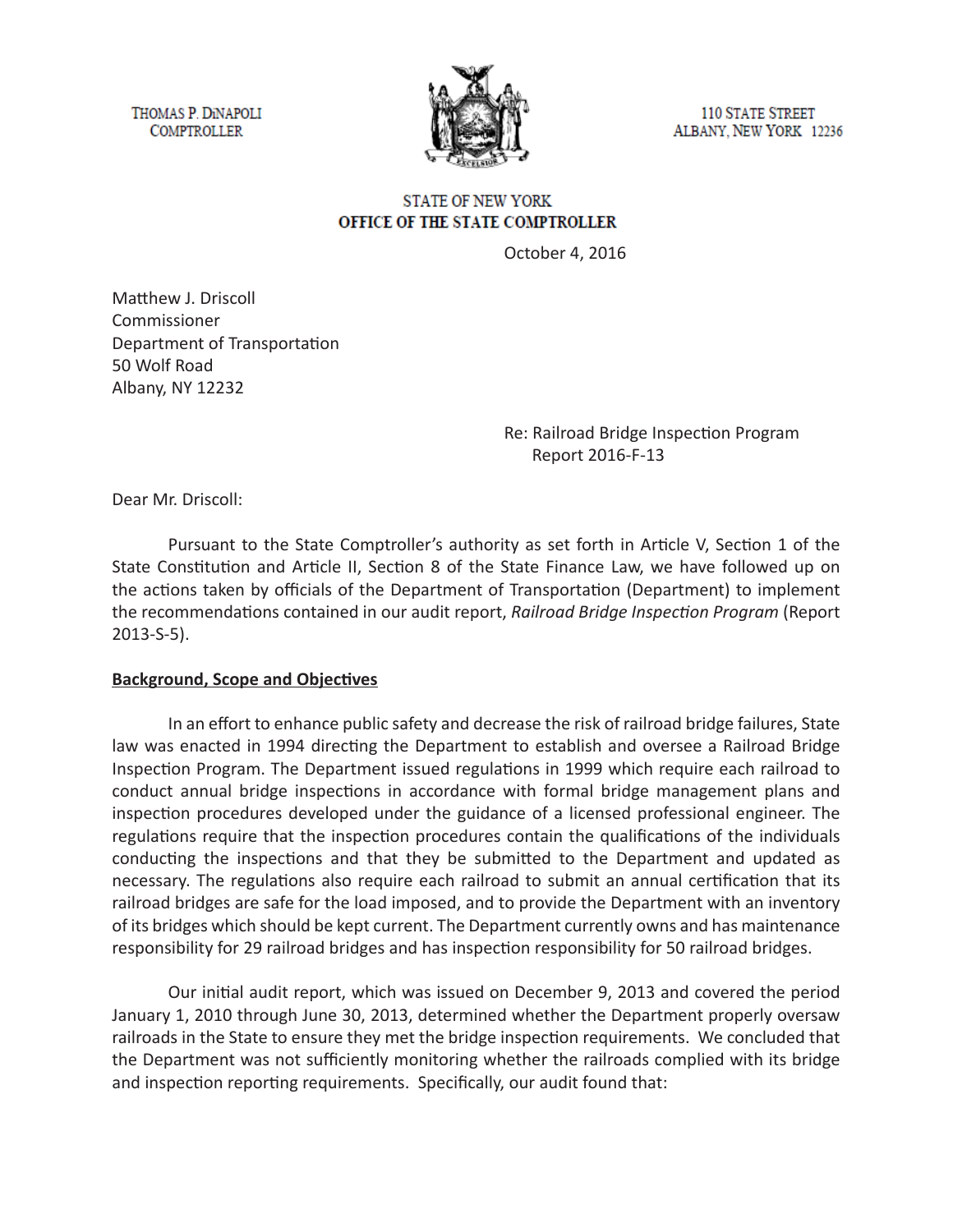- Bridge management plans on hand were an average of 10 years old and may no longer have been relevant;
- The Department had incomplete information on the inventory of railroad bridges and their inspections;
- The Department did not actively monitor submission of inspection certifications resulting in late and incomplete submissions;
- The Department did not monitor whether inspections were done on the bridges under its responsibility, resulting in eight inspections that were never done; and
- The Department had not communicated with the Federal Railroad Administration (FRA) to determine if information could be shared.

The objective of our follow-up was to assess the extent of implementation as of July 7, 2016 of the six recommendations included in our initial audit report.

## **Summary Conclusions and Status of Audit Recommendations**

We found the Department has made progress in implementing the recommendations identified in our prior audit report. Of the six prior audit recommendations, one has been implemented, four have been partially implemented and one is no longer applicable. Further, Department officials are awaiting finalization of proposed changes in legislation that, if enacted, would amend the scope of the Department's responsibility and help them complete implementation.

The Railroad Bridge Inspection Program will potentially be impacted by pending legislative Bill S08119 (Bill), which proposes a "Rail Safety Act of 2016." The Bill, if enacted, would amend existing State laws (including the Railroad Law, Transportation Law, Highway Law, and Vehicle and Traffic Law) regarding railroad safety. Specifically, Section 4 of the Bill would align railroad bridge inspection requirements for all railroad bridges, whether publicly or privately owned, with federal regulations requiring each railroad to provide the following to the Department's Commissioner:

- An inventory of every railroad bridge either owned or used by such railroad;
- A bridge safety management program;
- Written bridge management and inspection procedures;
- Copies of inspection reports upon request (within 30 days of requested date);
- A certification that each bridge has been inspected (prior to March 15 of each year); and
- Notification of any changes affecting bridge safety.

As of the date of the report, the Bill has passed both the Assembly and the Senate and is awaiting review and action by the Governor.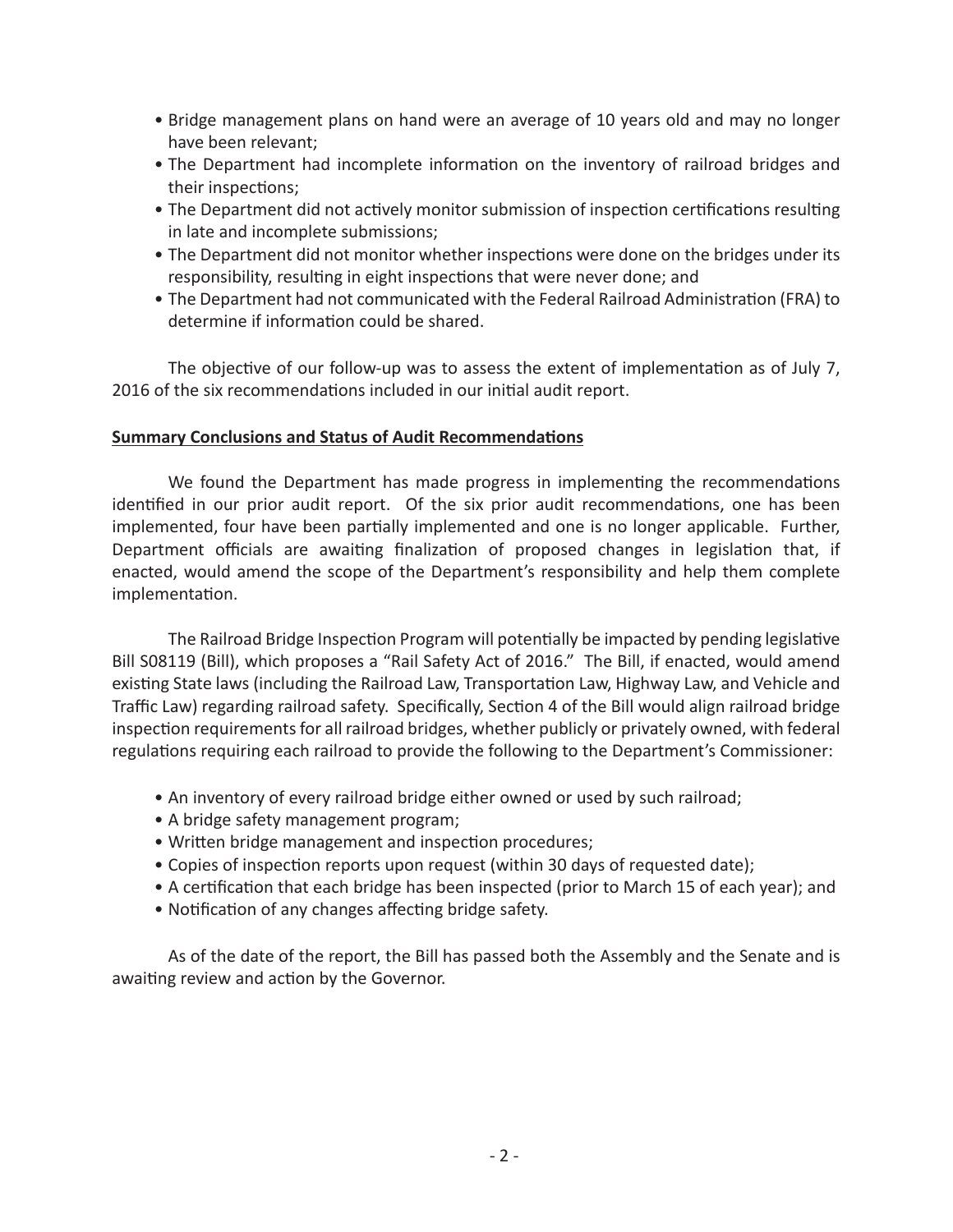## **Follow-Up Observations**

## **Recommendation 1**

*Take steps to bring the Program into compliance by updating the bridge management plan information, bridge inventory, and bridge inspection data for each railroad operating in the State.*

Status – Partially Implemented

Agency Action – The Department requested and received updated bridge management plan information, as well as bridge inspection certifications, for all but two railroads operating in the State. Despite repeated requests from the Department, one railroad failed to provide a bridge management plan, and another failed to provide a bridge inspection certification. Also, the Department was not able to provide an updated bridge inventory for each railroad operating in the State.

### **Recommendation 2**

*Evaluate options for maintaining a bridge database, such as adding the remaining bridges to BDIS or obtaining bridge inventory data from the FRA. Implement the optimal method that meets Program requirements.*

Status – Partially Implemented

Agency Action – Department officials indicated that they have scoped and budgeted aspects of incorporating the railroad bridge inspection and inventory databases into the Enterprise Asset Management Program. While progress has been made, the Department is awaiting the approval of the proposed legislative changes before the databases are fully incorporated into the system to ensure the scope is defined in accordance with the amended statutes.

## **Recommendation 3**

*Periodically monitor the submission, completeness and accuracy of railroad inspection certifications.*

Status – Partially Implemented

Agency Action – The Department has requested and collected all but one inspection certification for 2015. However, the Department is still not requesting diving inspection dates or line segment capacity maps.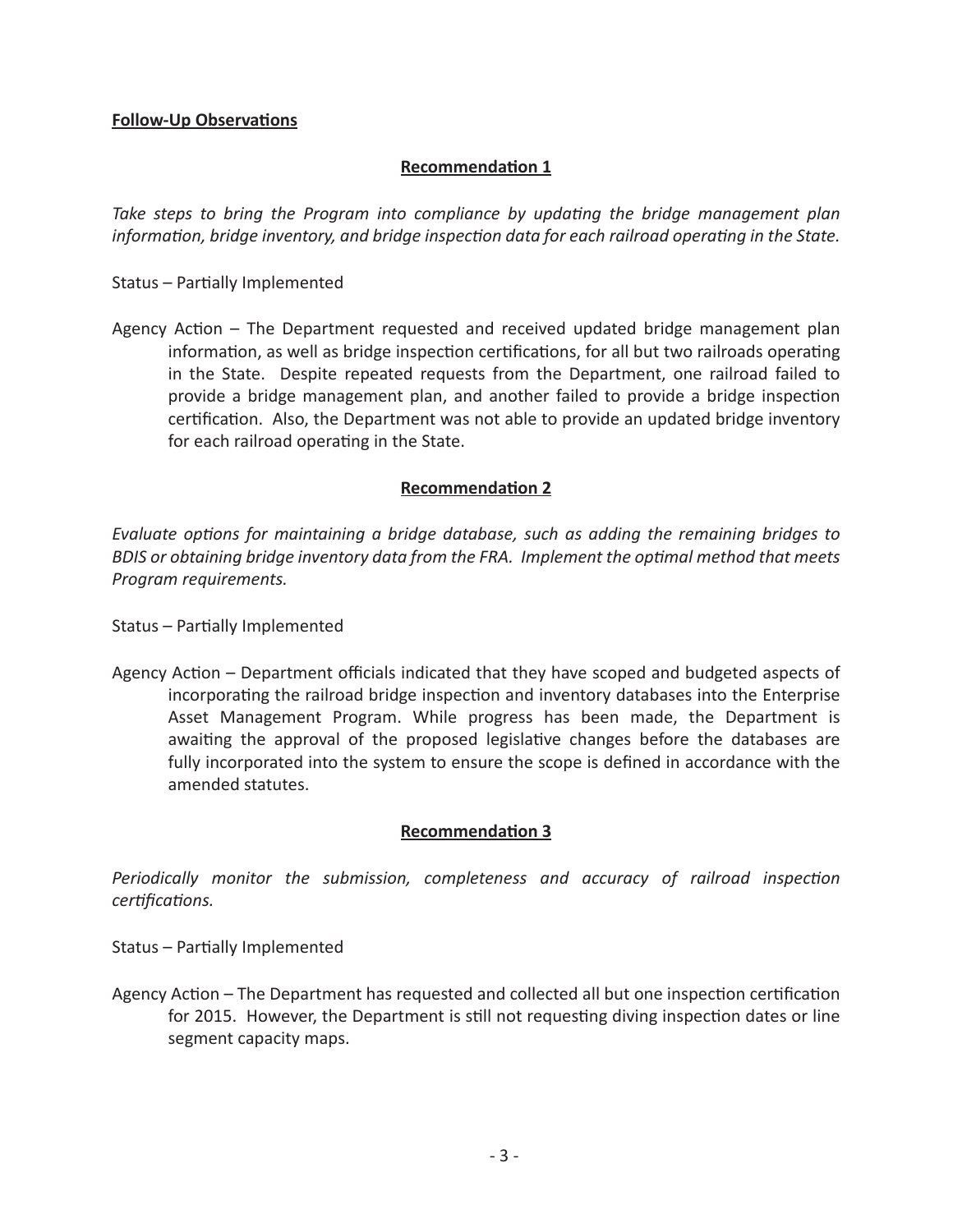# **Recommendation 4**

*Ensure each bridge for which the Department is responsible is inspected annually.*

Status – Implemented

Agency Action – The Department provided documentation to support the inspection of all 50 bridges for which the Department had inspection responsibility during 2015.

## **Recommendation 5**

*Improve communications, both internally and with the railroads, to ensure that timely, accurate and complete information is available to all stakeholders to improve Program operations.*

Status – Partially Implemented

Agency Action – The Department was able to provide documentation to show improved and appropriate communication with railroads, the FRA and the Association of American Railroads. However, the Department units that handle various areas relating to the railroads are still using the same informal communication mechanisms that were documented during the original audit to convey relevant information, such as changes in bridge inventories. These informal communication methods could result in one Department unit knowing about changes to the bridge inventory, but failing to provide the updated information to other Department units. Department officials stated that their plans to add the railroad bridge and inspection database to their Enterprise Asset Management System will subsequently provide a formal communication mechanism and ensure changes, such as railroad bridge inventories updates, are timely, accurate and complete and are available to all Departmental stakeholders.

# **Recommendation 6**

*Coordinate with the FRA to identify redundancies in Program activities or information. Evaluate opportunities to leverage the work of all parties to streamline operations through information sharing and coordinated monitoring.*

Status – Not Applicable

Agency Action – According to Department officials, they contacted the FRA and determined that the FRA does not collect any information from railroads. Therefore, the Department is unable to take advantage of information sharing with the FRA.